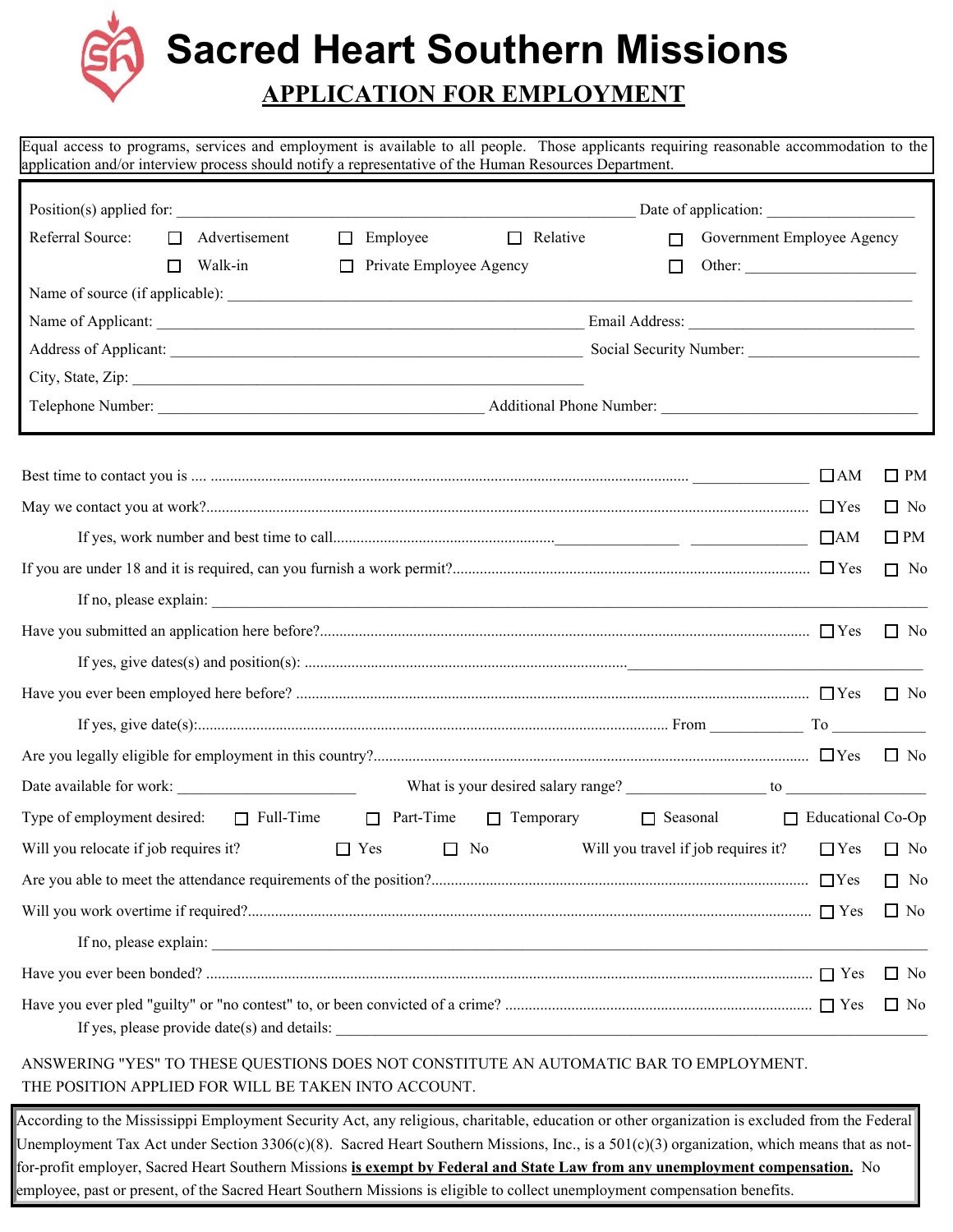### **EMPLOYMENT HISTORY**

 $\mathbf{I}$ 

| Address:<br><u> 1980 - Johann Barbara, martxa alemaniar arg</u>                                                                                    |                                                                                                                                                                                                                                |            |           |  |
|----------------------------------------------------------------------------------------------------------------------------------------------------|--------------------------------------------------------------------------------------------------------------------------------------------------------------------------------------------------------------------------------|------------|-----------|--|
| Dates Employed: From: To: To:                                                                                                                      | May we contact for reference?                                                                                                                                                                                                  | $\Box$ Yes | $\Box$ No |  |
|                                                                                                                                                    | Final Job Title:                                                                                                                                                                                                               |            |           |  |
| Summarize the type of work performance and job responsibilities:                                                                                   |                                                                                                                                                                                                                                |            |           |  |
| Starting Hour Rate/Salary: \$___________ per ________                                                                                              | Final Hour Rate/Salary: \$___________ per ________                                                                                                                                                                             |            |           |  |
|                                                                                                                                                    | Reason for Leaving: 1988. The Contract of the Contract of the Contract of the Contract of the Contract of the Contract of the Contract of the Contract of the Contract of the Contract of the Contract of the Contract of the  |            |           |  |
|                                                                                                                                                    |                                                                                                                                                                                                                                |            |           |  |
| Address:<br><u> 1989 - John Stein, markin film yn y brenin y brenin y brenin y brenin y brenin y brenin y brenin y brenin y</u>                    |                                                                                                                                                                                                                                |            |           |  |
|                                                                                                                                                    | May we contact for reference?                                                                                                                                                                                                  | $\Box$ Yes | $\Box$ No |  |
|                                                                                                                                                    | Final Job Title:                                                                                                                                                                                                               |            |           |  |
|                                                                                                                                                    |                                                                                                                                                                                                                                |            |           |  |
| Summarize the type of work performance and job responsibilities:                                                                                   |                                                                                                                                                                                                                                |            |           |  |
| Starting Hour Rate/Salary: \$___________ per ________                                                                                              | Final Hour Rate/Salary: \$____________ per _________                                                                                                                                                                           |            |           |  |
|                                                                                                                                                    | Reason for Leaving: 1988. The Manual Contract of Leaving Contract of Leaving Contract of Leaving Contract of Leaving Contract of Leaving Contract of Leaving Contract of Leaving Contract of Leaving Contract of Leaving Contr |            |           |  |
|                                                                                                                                                    |                                                                                                                                                                                                                                |            |           |  |
| Address:                                                                                                                                           |                                                                                                                                                                                                                                |            |           |  |
| <u> 1989 - Johann Harry Harry Harry Harry Harry Harry Harry Harry Harry Harry Harry Harry Harry Harry Harry Harry</u><br>Dates Employed: From: To: | May we contact for reference?                                                                                                                                                                                                  | $\Box$ Yes | $\Box$ No |  |
| Starting Job Title:                                                                                                                                | Final Job Title:                                                                                                                                                                                                               |            |           |  |
| Summarize the type of work performance and job responsibilities:                                                                                   |                                                                                                                                                                                                                                |            |           |  |
| Starting Hour Rate/Salary: \$___________ per ________                                                                                              | Final Hour Rate/Salary: \$____________ per _________                                                                                                                                                                           |            |           |  |

# **Skills and Qualifications**

Summarize any special training, skills, licenses and/or certificates that may qualify you as being able to perform jobrelated functions in the position for which you are applying:

 $\_$  $\_$  $\_$ 

 $\_$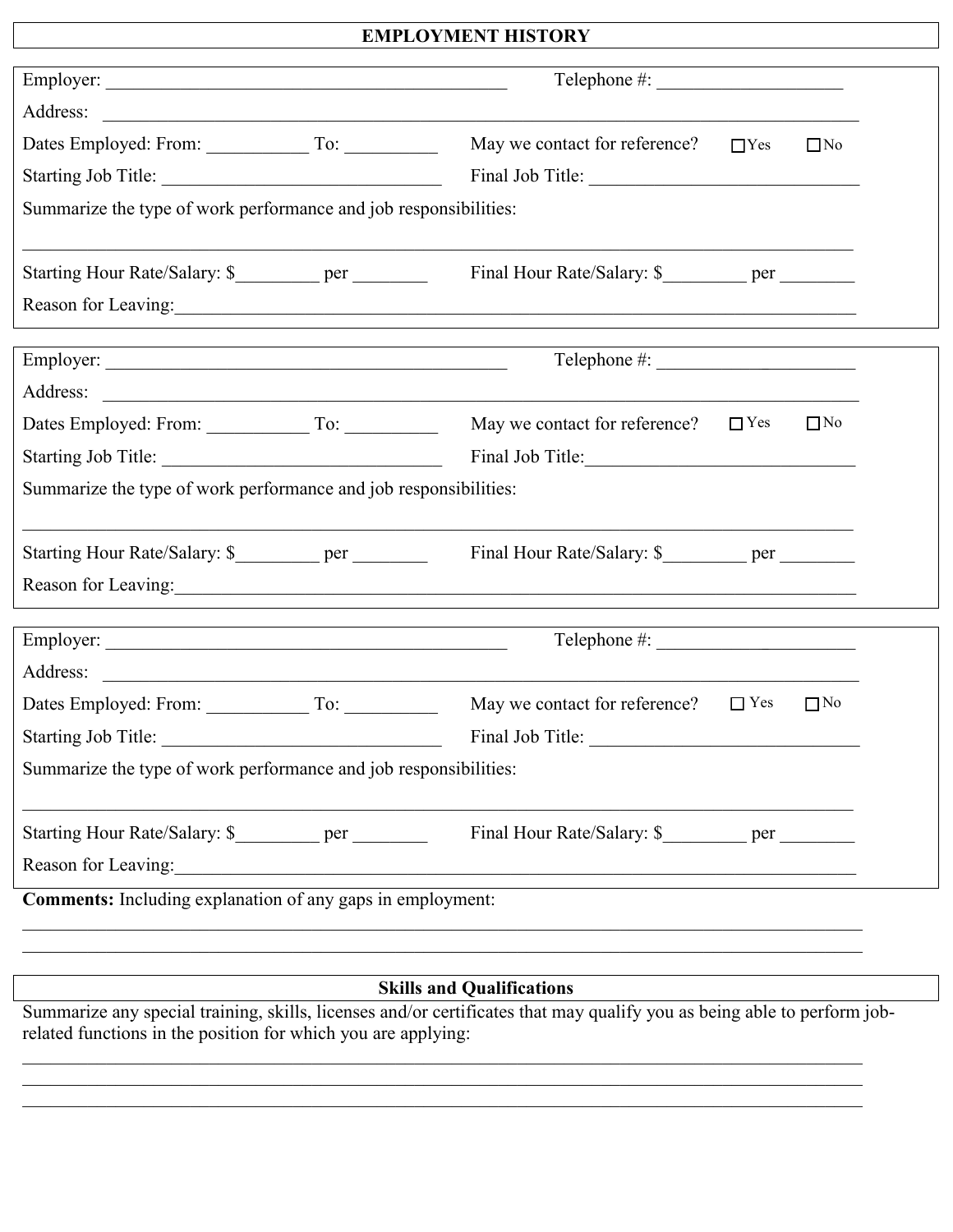| <b>Educational Background</b> (if job related)                                                                                                                                                                                                                             |                                      |                                      |                 |  |  |
|----------------------------------------------------------------------------------------------------------------------------------------------------------------------------------------------------------------------------------------------------------------------------|--------------------------------------|--------------------------------------|-----------------|--|--|
| List last three (3) schools attended, starting with most recent. <b>B.</b> List number of years completed. <b>C.</b> Indicate degree or diploma earned, if<br>any. D. Grade Point Average or Class Rank. E. Major field of study. F. Minor field of study (if applicable). |                                      |                                      |                 |  |  |
| A. School Name:                                                                                                                                                                                                                                                            | <b>B.</b> Number of Years Completed: |                                      |                 |  |  |
| C. Degree Diploma:                                                                                                                                                                                                                                                         | <b>D.</b> GPA Class Rank:            | E. Major:                            | <b>F.</b> Minor |  |  |
| A. School Name:                                                                                                                                                                                                                                                            | <b>B.</b> Number of Years Completed: |                                      |                 |  |  |
| C. Degree Diploma:                                                                                                                                                                                                                                                         | <b>D.</b> GPA Class Rank:            | E. Major:                            | <b>F.</b> Minor |  |  |
| A. School Name:                                                                                                                                                                                                                                                            |                                      | <b>B.</b> Number of Years Completed: |                 |  |  |
| C. Degree Diploma:                                                                                                                                                                                                                                                         | <b>D.</b> GPA Class Rank:            | <b>E.</b> Major:                     | <b>F.</b> Minor |  |  |
|                                                                                                                                                                                                                                                                            |                                      |                                      |                 |  |  |

| <b>References</b>                                                                                                                                                                                                           |                  |  |                 |  |  |  |
|-----------------------------------------------------------------------------------------------------------------------------------------------------------------------------------------------------------------------------|------------------|--|-----------------|--|--|--|
| List names and telephone number of three business/work references who are not related to you and are not previous supervisors. If not<br>applicable, list three schools or personal references that are not related to you. |                  |  |                 |  |  |  |
| Name:                                                                                                                                                                                                                       | Telephone No.: ( |  | No. Yrs. Known: |  |  |  |
| Name:                                                                                                                                                                                                                       | Telephone No.: ( |  | No. Yrs. Known: |  |  |  |
| Name:                                                                                                                                                                                                                       | Telephone No.: ( |  | No. Yrs. Known: |  |  |  |

#### **Additional Information**

List professional, trade business or civic associations and any offices held. EXCLUDE MEMBERSHIPS THAT WOULD REVEAL RACE, COLOR, RELIGION, SEX, NATIONAL ORIGIN, CITIZENSHIP, AGE, MENTAL OR PHYSICAL DISABILITIES, VETERAN/RESERVE NATIONAL GUARD OR ANY OTHER SIMILARLY PROTECTED STATUS.

| Organization: | Offices Held: |
|---------------|---------------|
| Organization: | Offices Held: |
| Organization: | Offices Held: |
| Organization: | Offices Held: |

List special accomplishments, publications, awards, etc.

 $\overline{\phantom{a}}$  $\overline{\phantom{a}}$  $\overline{\phantom{a}}$  $\overline{\phantom{a}}$  $\overline{\phantom{a}}$ 

 $\overline{\phantom{a}}$  $\overline{\phantom{a}}$  $\overline{\phantom{a}}$  $\overline{\phantom{a}}$  $\overline{\phantom{a}}$  $\overline{\phantom{a}}$ 

 $\overline{\phantom{a}}$ 

 $\overline{\phantom{a}}$ 

 $\overline{\phantom{a}}$ 

 $\overline{\phantom{a}}$ 

EXCLUDE MEMBERSHIPS THAT WOULD REVEAL RACE, COLOR, RELIGION, SEX, NATIONAL ORIGIN, CITIZENSHIP, AGE, MENTAL OR PHYSICAL DISABILITIES, VETERAN/RESERVE NATIONAL GUARD OR ANY OTHER SIMILARLY PROTECTED STATUS.

 $\_$  ,  $\_$  ,  $\_$  ,  $\_$  ,  $\_$  ,  $\_$  ,  $\_$  ,  $\_$  ,  $\_$  ,  $\_$  ,  $\_$  ,  $\_$  ,  $\_$  ,  $\_$  ,  $\_$  ,  $\_$  ,  $\_$  ,  $\_$  ,  $\_$  ,  $\_$  ,  $\_$  ,  $\_$  ,  $\_$  ,  $\_$  ,  $\_$  ,  $\_$  ,  $\_$  ,  $\_$  ,  $\_$  ,  $\_$  ,  $\_$  ,  $\_$  ,  $\_$  ,  $\_$  ,  $\_$  ,  $\_$  ,  $\_$  ,

 $\_$  ,  $\_$  ,  $\_$  ,  $\_$  ,  $\_$  ,  $\_$  ,  $\_$  ,  $\_$  ,  $\_$  ,  $\_$  ,  $\_$  ,  $\_$  ,  $\_$  ,  $\_$  ,  $\_$  ,  $\_$  ,  $\_$  ,  $\_$  ,  $\_$  ,  $\_$  ,  $\_$  ,  $\_$  ,  $\_$  ,  $\_$  ,  $\_$  ,  $\_$  ,  $\_$  ,  $\_$  ,  $\_$  ,  $\_$  ,  $\_$  ,  $\_$  ,  $\_$  ,  $\_$  ,  $\_$  ,  $\_$  ,  $\_$  ,

 $\overline{\phantom{a}}$ 

 $\overline{\phantom{a}}$  , and the set of the set of the set of the set of the set of the set of the set of the set of the set of the set of the set of the set of the set of the set of the set of the set of the set of the set of the s

 $\mathcal{L}_\text{max}$  , where  $\mathcal{L}_\text{max}$  and  $\mathcal{L}_\text{max}$ 

 $\mathcal{L}=\mathcal{L}$ 

 $\overline{\phantom{a}}$ 

 $\frac{1}{2}$ 

 $\overline{\phantom{a}}$  $\mathcal{L}$ 

List any additional information you would like us to consider:

 $\_$  , and the set of the set of the set of the set of the set of the set of the set of the set of the set of the set of the set of the set of the set of the set of the set of the set of the set of the set of the set of th

 $\mathcal{L}_\text{max}$  and  $\mathcal{L}_\text{max}$  and  $\mathcal{L}_\text{max}$  and  $\mathcal{L}_\text{max}$  and  $\mathcal{L}_\text{max}$  and  $\mathcal{L}_\text{max}$